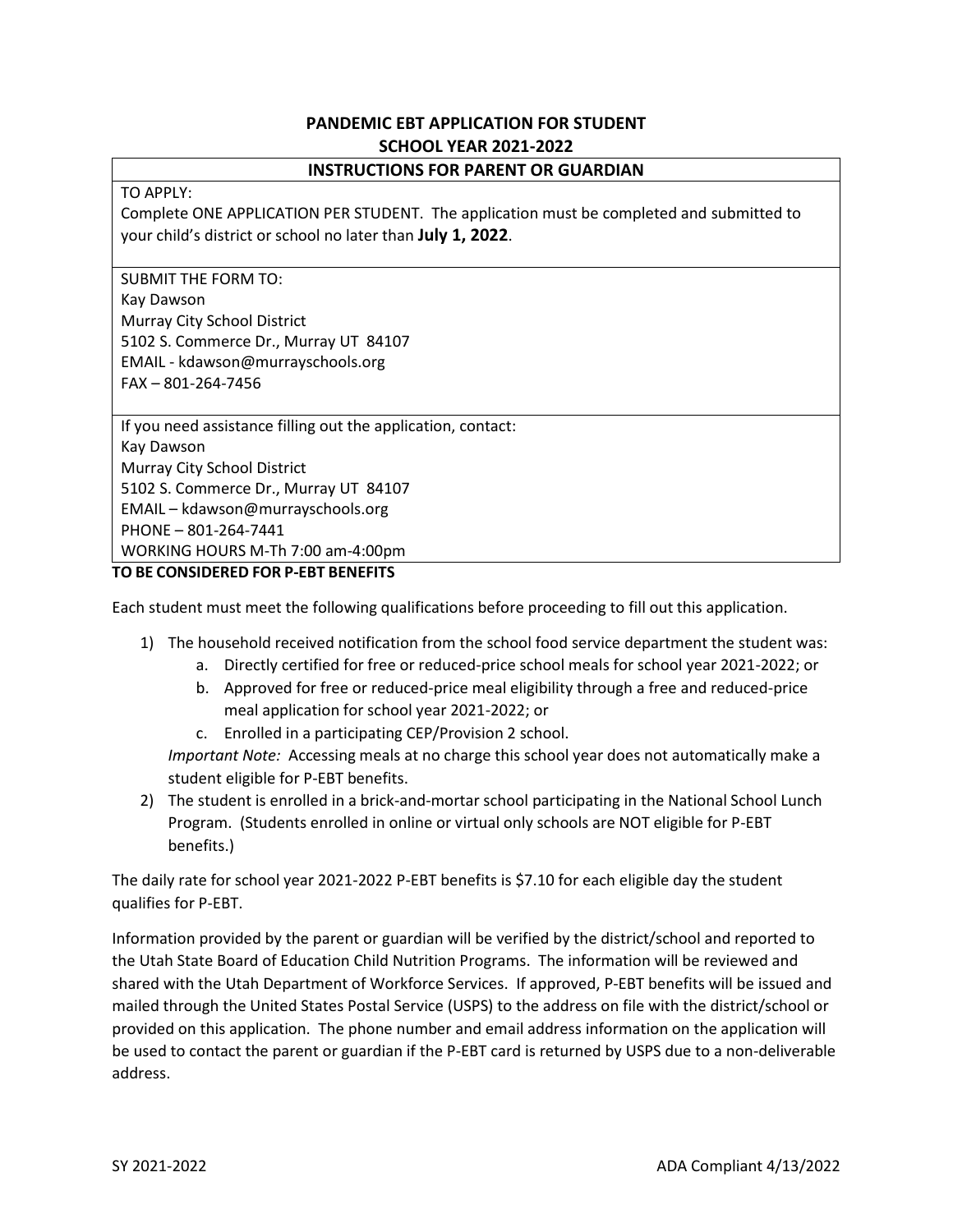## **PANDEMIC EBT APPLICATION FOR STUDENT SCHOOL YEAR 2021-2022**

**1. Complete the form by writing clearly or typing in the required information below.**

**School Name**

**Student School ID or Lunch Number**

**Student Name**

**(Last Name, Middle Name, First Name)**

**Student Date of Birth**

**(Month, Day, Year)**

**Parent or Guardian Name**

**(Last Name, First Name)**

**Parent or Guardian Phone Number**

**Parent or Guardian Email Address**

**Student Mailing Address**

**(PO Box or Street, Unit/Apartment #, City, State, ZIP Code)**

2. **Write or type in the dates (for example March 1, 2022 would be written as 3/1/2022) your student had a COVID-related absence from school between September 1, 2021, through May 31, 2022.** Do not write or type in dates the school had a scheduled holiday or no school due to a scheduled break. Dates the school switched to at home learning, remote learning, or virtual learning due to COVID will be reported by the district/school separately.

### **3. Attestation and Signature of Parent or Guardian**

● Completing this form for Pandemic EBT benefits for school year 2021-2022 is voluntary.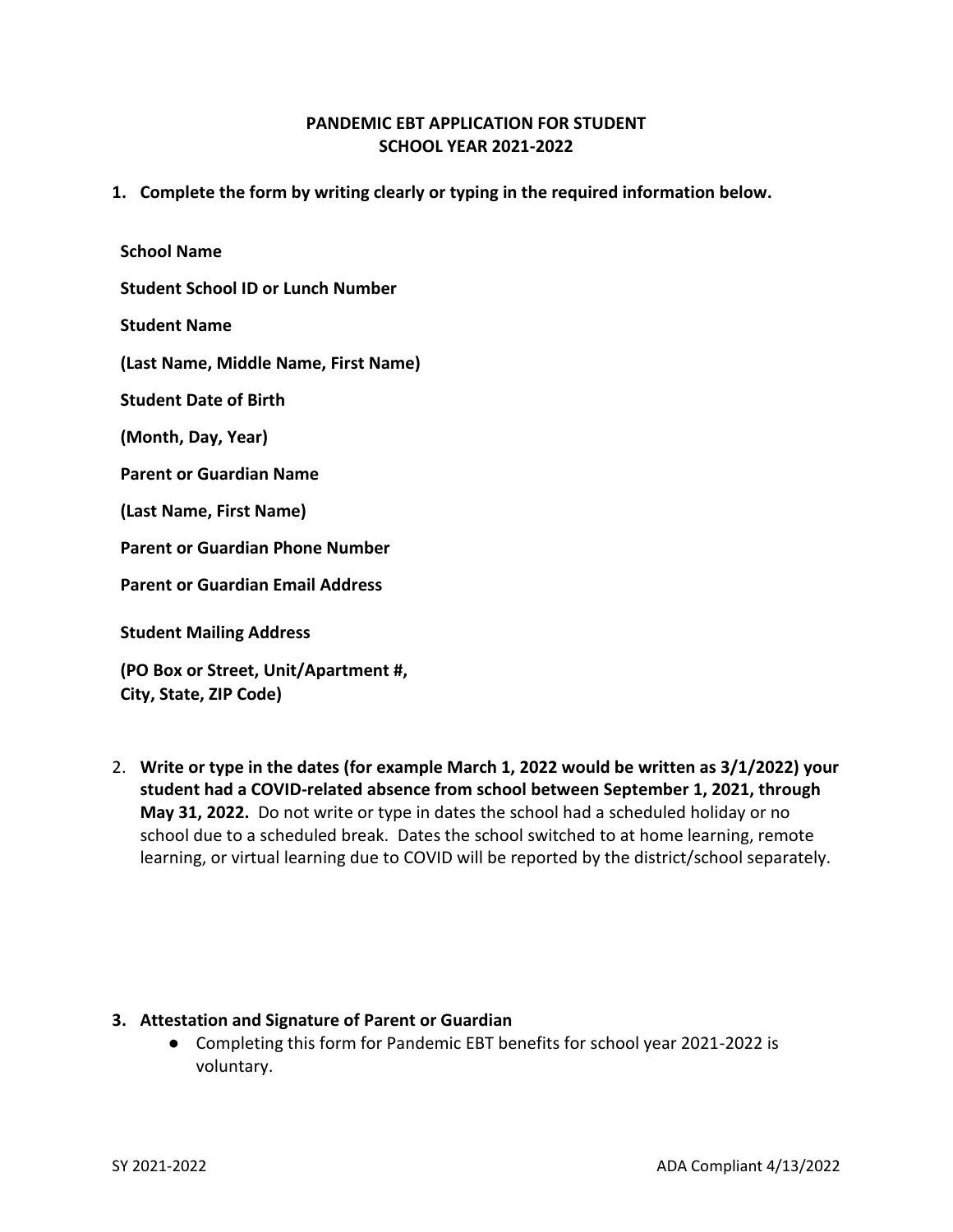- I swear the information written or typed on the application is true. I understand false information provided is considered fraud and/or perjury.
- I understand if approved for P-EBT benefits the card will be mailed to the address provided on this form.

## **Printed Name of Parent or Guardian**

### **Signature of Parent or Guardian Date**

SNAP Nondiscrimination Statement: In accordance with federal civil rights law and U.S. Department of Agriculture (USDA) civil rights regulations and policies, the USDA, its agencies, offices, and employees, and institutions participating in or administering USDA programs are prohibited from discriminating based on race, color, national origin, sex, religious creed, disability, age, political beliefs, or reprisal or retaliation for prior civil rights activity in any program or activity conducted or funded by USDA.

Persons with disabilities who require alternative means of communication for program information (e.g., Braille, large print, audiotape, American Sign Language), should contact the agency (state or local) where they applied for benefits. Individuals who are deaf, hard of hearing or have speech disabilities may contact USDA through the Federal Relay Service at (800) 877-8339. Additionally, program information may be made available in languages other than English.

To file a program complaint of discrimination, complete the USDA Program Discrimination Complaint Form, (AD-3027) found online at: How to File a Complaint, and at any USDA office, or write a letter addressed to USDA and provide in the letter all of the information requested in the form. To request a copy of the complaint form, call (866) 632-9992. Submit your completed form or letter to USDA by:

Mail:

U.S. Department of Agriculture Office of the Assistant Secretary for Civil Rights 1400 Independence Avenue, SW Washington, D.C. 20250-9410; Fax: (833) 256-1665 or (202) 690-7442 Email: program.intake@usda.gov.

This institution is an equal opportunity provider.